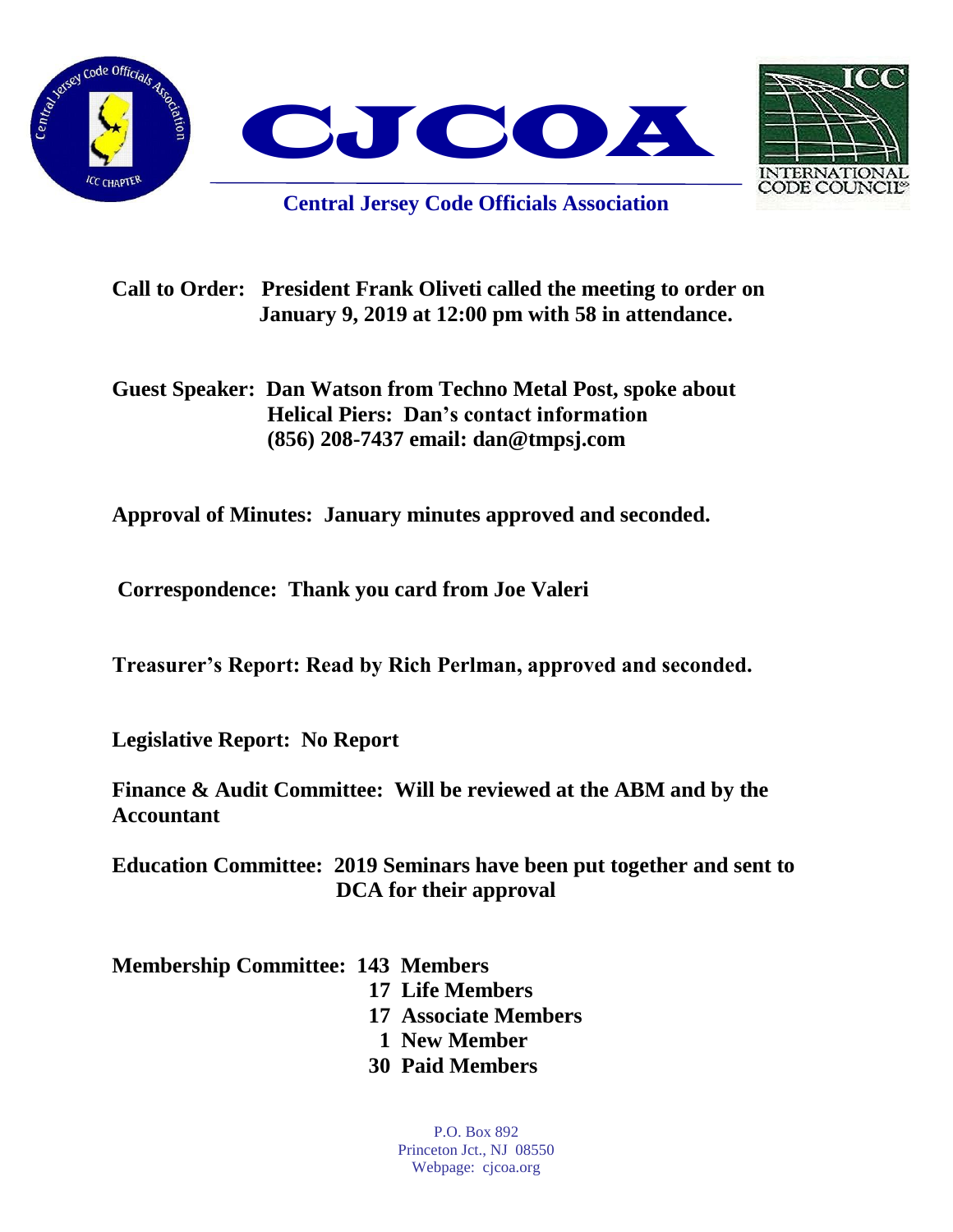**By-Laws Committee: No Report**

**Historical Committee: No Report**

**Good & Welfare Committee: None**

**Public Relations: No Report**

**Code Change Committee:** 

**Building: No Report**

**Electric: Waiting for the 2017 adoption/approval/final signature**

**Plumbing: Plumbing Sub-code waiting for adoption/approval/final signature**

**Fire: No Report**

**Nominating Committee: None**

**Scholarship Committee: No Report**

**Website Committee: Progress** 

**Golf Committee: Invitations will be going out February 2019**

P.O. Box 892 Princeton Jct., NJ 08550 Webpage: cjcoa.org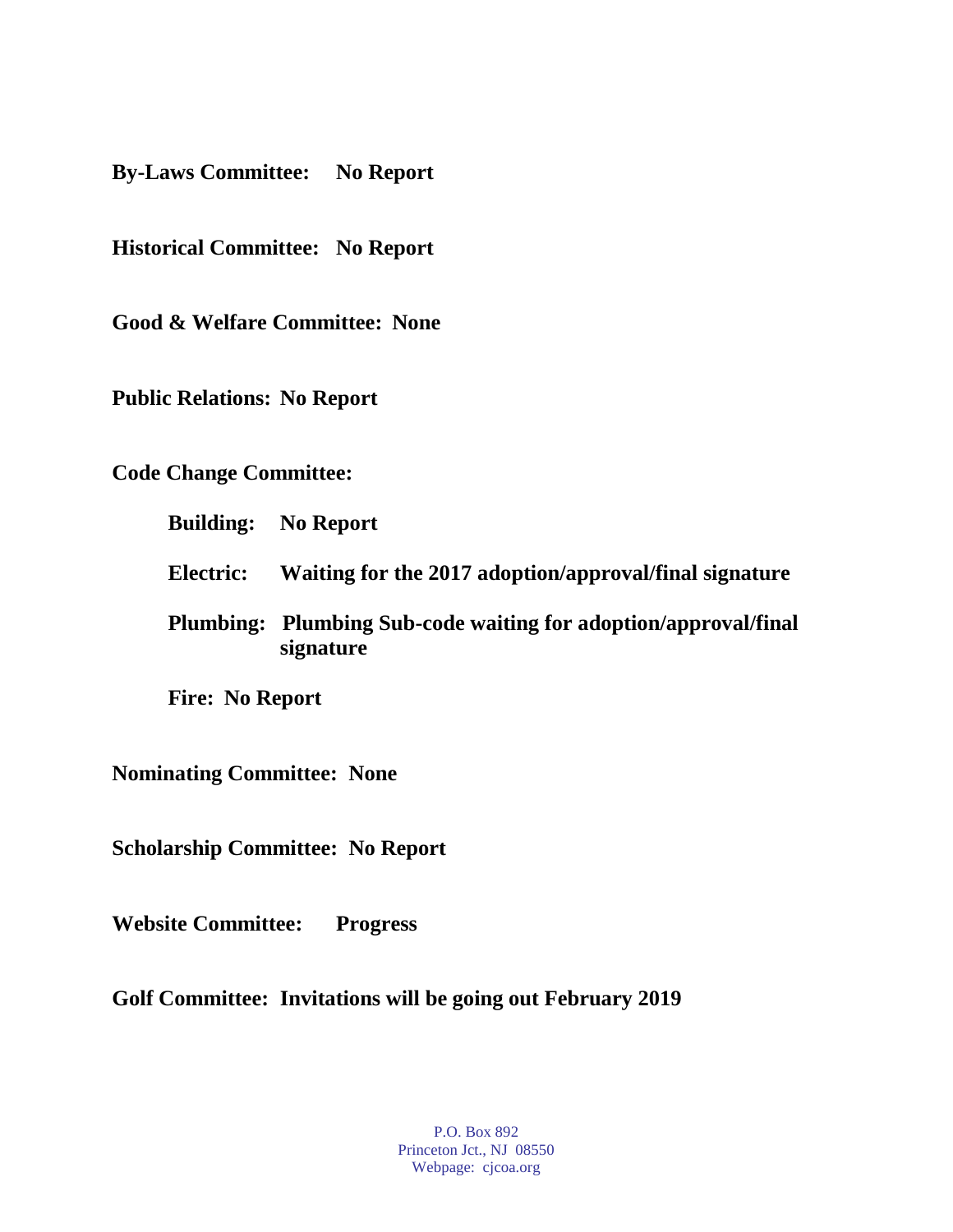## **Ad-Hoc:**

| DCA:                        | <b>No Report</b>                                                                                                                                                                                                                               |
|-----------------------------|------------------------------------------------------------------------------------------------------------------------------------------------------------------------------------------------------------------------------------------------|
| <b>ICC-Region 7:</b>        | Three Members from Region VII were elected to the<br><b>ICC Board:</b><br><b>President Bill Bryant</b><br><b>Secretary/Treasurer Cindy Davis</b><br><b>Director Kris Bridges.</b>                                                              |
|                             | 2019 ICC/Home Depot are joining teams to promote<br><b>Building Safety Month, Home Depot would like to set</b><br>up a table and have Code Officials there to answer<br>questions and promote safety.                                          |
|                             | 2019 Group B code changes will take place in<br><b>Albuquerque, New Mexico.</b>                                                                                                                                                                |
|                             | Next Region VII meeting will be held on Jan 31/Feb 1,<br>2019.                                                                                                                                                                                 |
| <b>Unfinished Business:</b> | <b>None</b>                                                                                                                                                                                                                                    |
| <b>New Business:</b>        | <b>Jim Hoey (Florence)</b><br>Question: Can homeowner do their own work,<br>(Electrical)/(Plumbing) R5 Structurewhere permits<br>Are normally required?<br>Several comments came from members, no clear<br>Consensusfollow-up at next meeting. |